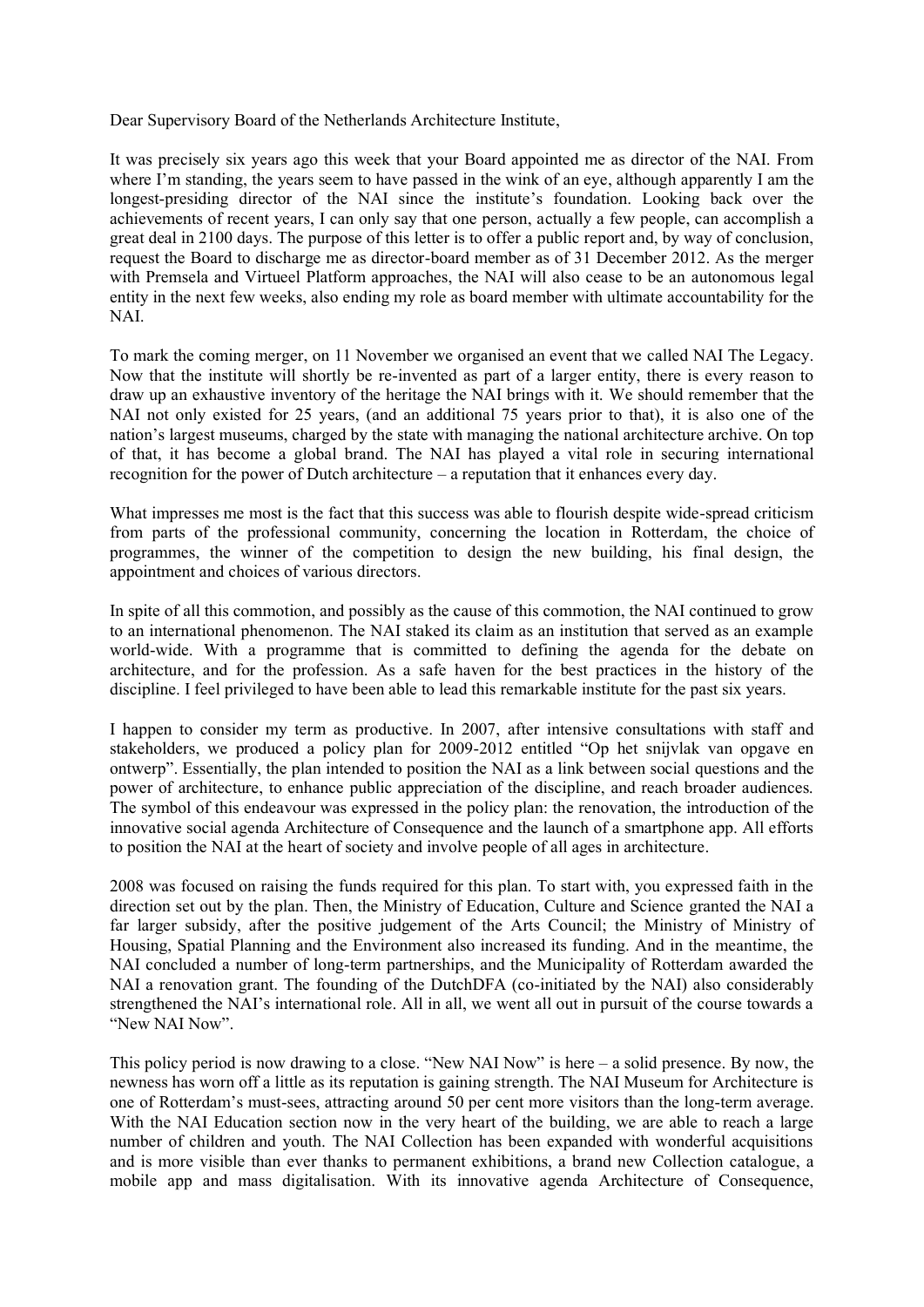Thinktank NAI generates a stream of ideas about the role of architecture in solving social issues, with its weekly debates programme and a research studio of its own. The NAI is an active user of social media; with Facebook, Twitter and Flickr and its own websites, the NAI is cultivating an irrepressible digital presence. Now, more than ever, NAI International is an international benchmark for what an architecture institute can achieve in the world. The NAI's operational running and governance is in order. And, last but not least, the NAI is made by a team of dedicated staff that is proud to have the opportunity to work for a unique cultural institution.

In the [annex,](http://www.nai.nl/mmbase/attachments/1386912/Prestatieoverzicht_2009-2012) I have included a list of the most import achievements of the last period.

I'm not going to beat about the bush. With me, you appointed a director who believes far more strongly in the long-term than in quick fixes. Part and parcel of this is a respect for tradition, careful financing and building partnerships that will ultimately nurture and produce the best ideas. This also encompasses realizing long-cherished ambitions such as an education pavilion, the public visibility of the collection including a collection catalogue, a professional vision that lends the institute public legitimacy, or bolstering the flagging spirits of the organisation. I am delighted with what we were able to realize over the past few years thanks to focus, ingenuity and persistence and, first and foremost, would like to express my gratitude to you for your enduring confidence in sharing my faith in the long term view. Your sense of accountability and commitment and altruistic supervision of the NAI are exemplary. I will also return to this in more depth on Friday in a public address; after all, the impending merger signals your departure, too.

I would also like to take this opportunity to thank my colleague, business director Peter Haasbroek who, since his appointment in 2009, demonstrated an unsurpassed appetite for getting things done, and with whom I was joint director. Without Peter, the NAI would not have achieved all that it has over the last few years. I am delighted that Peter has been appointed Operational Manager of The New Institute, giving him an opportunity to continue his proactive approach, building on the foundations he has laid these past years.

Finally I, personally, cannot separate my request to be discharged as director of the NAI from previous episodes in which I and the institute crossed paths, then once more parted ways. Our paths have been interlinked for some 25 years. In the mid-1990s, my nomination as editor-in-chief of the NAI magazine Archis, was blocked by the directors for two years. In 2000, in the wake of the dismissal of the entire Archis editorial board, after questions were asked in the Lower House, the move to privatize was given the go-ahead. Now I am leaving in the face of an imposed merger. But my feelings about these events are far from negative. Should I ever write my memoirs, the NAI will play a leading role. Not because of the hurdles that were constantly encountered but because of the clearly maintained admiration for one of the finest cultural institutes ever founded in the Netherlands. And in this instance, I am not leaving because I have had enough of the NAI. Nor because you have had enough of me. This period of collaboration has run its course because the Ministry of Education, Culture and Science has come up with a new mandate: to support the creative industries. Given my solidarity with architecture and the institute dedicated to it, the new organization needs a different figurehead. And he has now been appointed: Guus Beumer.

His mission is far from easy. Not only because of the scale of The New Institute, the multiplicity of roles he must play, the interests he must serve and the issues he must address. All this can be encompassed in lucid choices that everyone will understand.

The challenge of the mission lies in the fact that no one has a clear vision of what the creative industries truly are. No one really understands what, precisely, the new mandate encompasses. The organisations that were recently established to offer clarification are sinking beneath the weight of jargon and lack of clear direction. Not to mention rivalry. What's more, the political mavericks that advocated the move so fervently have all since departed. With their scantily supported re-invention of flourishing institutions, they have been gambling with social and cultural capital. (Which was nothing new – they did the same within their own ranks when the Ministry of Housing, Spatial Planning and